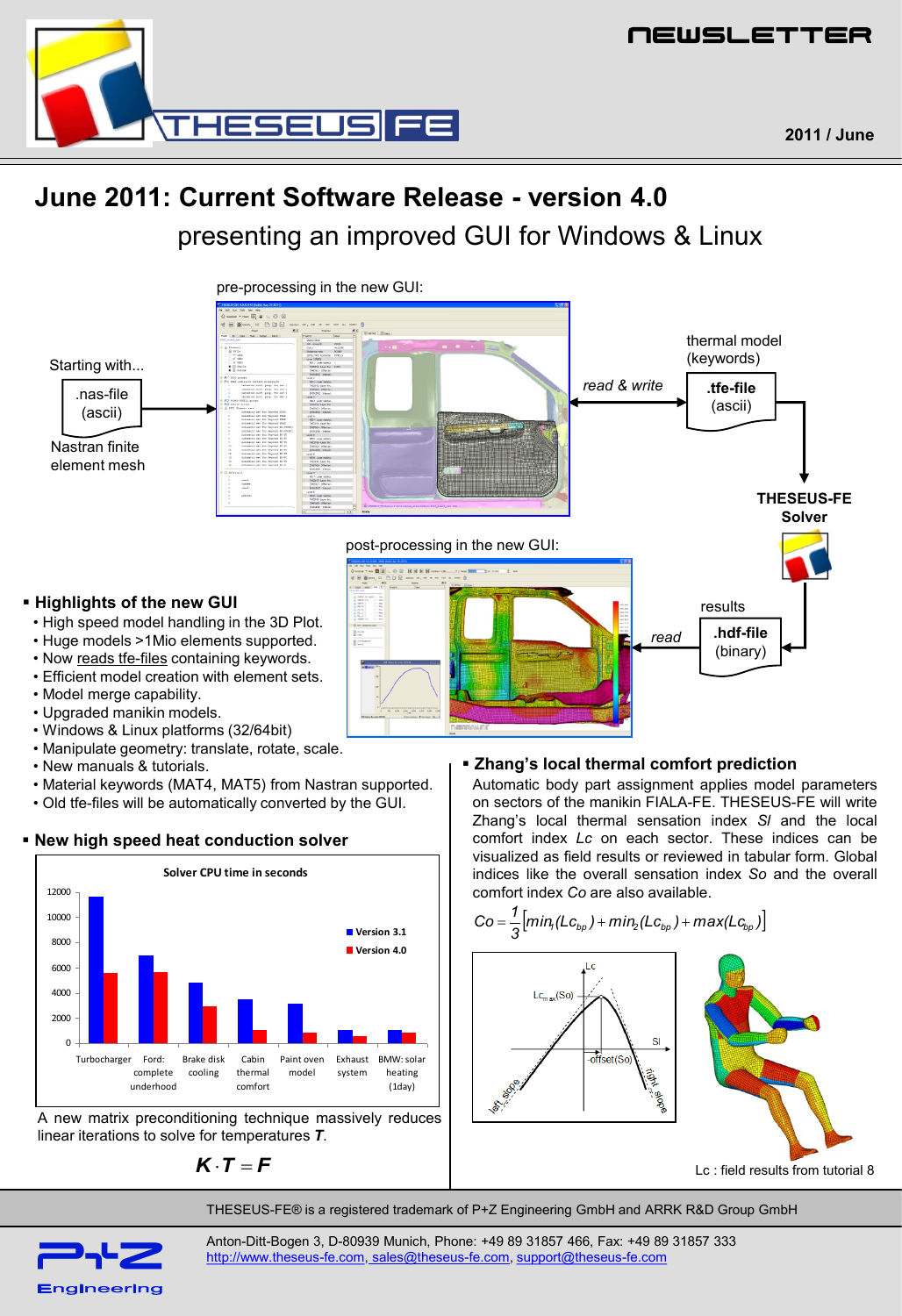

NEWSLETTER

## **Frequency dependent surface radiation properties**

For real materials (e.g. glasses) the radiation properties strongly depend on the wavelength  $\lambda$  of the electromagnetic energy hitting the surfaces. To take this phenomenon into account THESEUS-FE supports a method described in the DIN EN 410.

$$
\tau(\varphi) = \sum_{\lambda=300nm}^{2500nm} S(\lambda) \tau(\varphi, \lambda) \Delta \lambda
$$

The transmittance  $\tau$  can be a function of the angle of incidence  $\varphi$  and the wave length  $\lambda$ . S( $\lambda$ ) are relative spectral intensities of the global solar irradiation. The new keyword TABMAPF allows the definition of such a wave length and angle dependent function  $\tau(\varphi,\lambda)$  for the transmittance.



### **Piecewise linear fluid temperature distribution for cabin models**

The air temperature in a solar heated cabin typically rises from the bottom (floor) to the top (roof). This phenomenon results from the temperature dependent air density: hot air moves to the top of the cabin and cooler air remains at the bottom (floor space). It is well known from measurements that the air temperature distribution in a solar heated cabin (without ventilation) can be approximated with a piecewise linear function in vertical direction (z axis) as shown in the figures beneath. With the



THESEUS-FE® is a registered trademark of P+Z Engineering GmbH and ARRK R&D Group GmbH



Anton-Ditt-Bogen 3, D-80939 Munich, Phone: +49 89 31857 466, Fax: +49 89 31857 333 [http://www.theseus-fe.com](http://www.theseus-fe.com/), [sales@theseus-fe.com](mailto:%20sales@theseus-fe.com), [support@theseus-fe.com](mailto:support@theseus-fe.com)